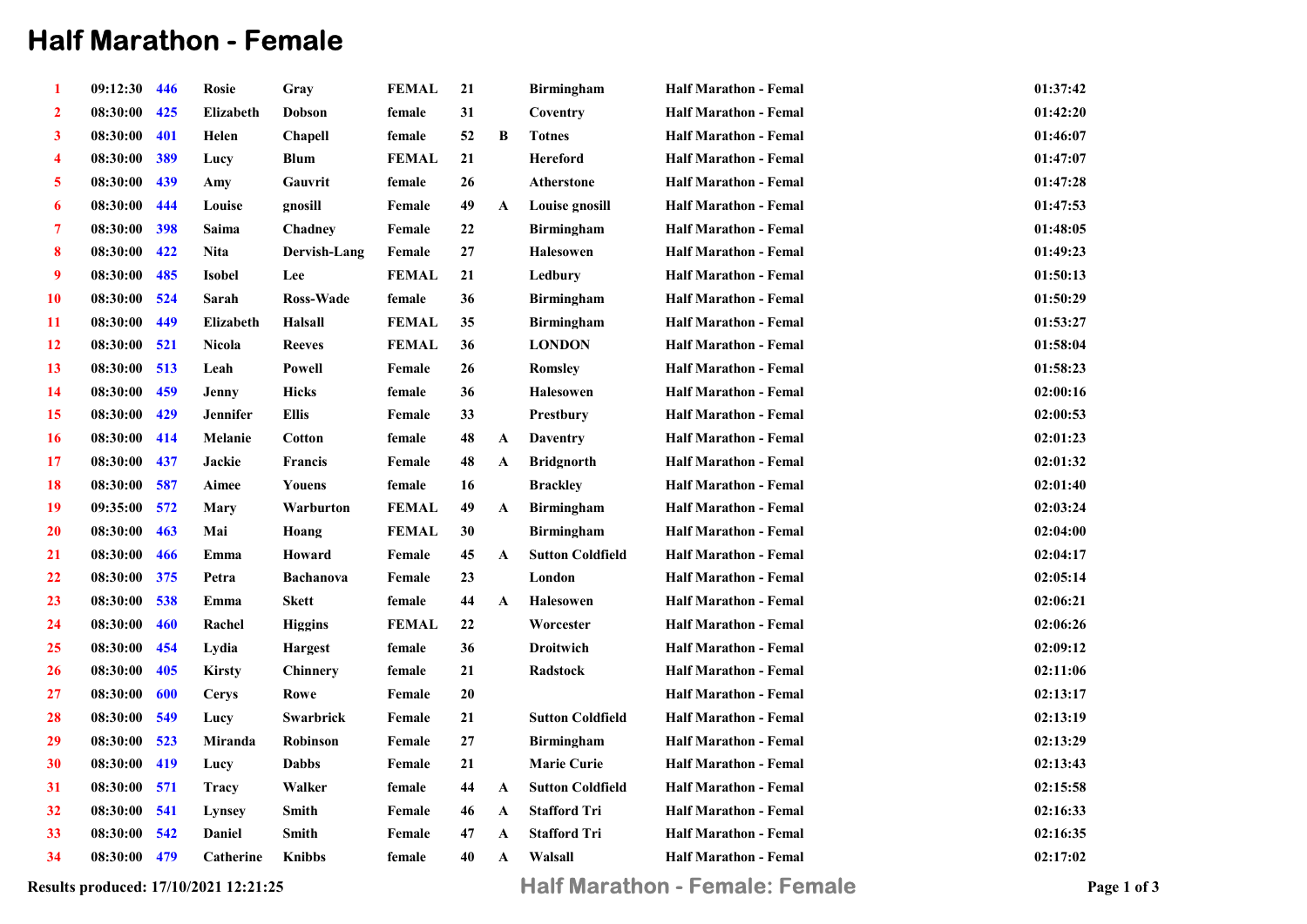| 35 | 08:30:00 535 |     | Karen            | Shingleton      | female       | 44     | A            | <b>Birmingham</b>       | <b>Half Marathon - Femal</b>            | 02:18:03 |
|----|--------------|-----|------------------|-----------------|--------------|--------|--------------|-------------------------|-----------------------------------------|----------|
| 36 | 08:30:00     | 431 | Kim              | Ewing           | <b>FEMAL</b> | 37     |              | Kidderminster           | <b>Half Marathon - Femal</b>            | 02:18:50 |
| 37 | 08:30:00     | 496 | Hope             | <b>Mcmellon</b> | female       | $26\,$ |              | <b>Birmingham</b>       | <b>Half Marathon - Femal</b>            | 02:19:11 |
| 38 | 08:30:00 557 |     | Joanne           | <b>Thompson</b> | female       | 50     | B            | <b>Stourbridge</b>      | <b>Half Marathon - Femal</b>            | 02:19:22 |
| 39 | 08:30:00 372 |     | <b>Phoebe</b>    | Ash             | Female       | 22     |              | Walsall                 | <b>Half Marathon - Femal</b>            | 02:19:45 |
| 40 | 08:30:00     | 575 | Jessica          | Wheeler         | Female       | $22\,$ |              | <b>Barwell</b>          | <b>Half Marathon - Femal</b>            | 02:20:15 |
| 41 | 08:30:00     | 591 | Agnieszka        | Zablocka        | Female       | 35     |              | Agnieszka Zablocka      | <b>Half Marathon - Femal</b>            | 02:20:45 |
| 42 | 08:30:00     | 408 | Rosanna          | Clarke          | female       | $27\,$ |              | <b>Leamington Spa</b>   | <b>Half Marathon - Femal</b>            | 02:23:13 |
| 43 | 08:30:00     | 506 | <b>Sally</b>     | <b>Nulty</b>    | Female       | 48     | $\mathbf{A}$ | <b>Birmingham</b>       | <b>Half Marathon - Femal</b>            | 02:24:17 |
| 44 | 08:30:00 514 |     | Joanne           | Price           | Female       | 51     | B            | <b>Sutton Coldfield</b> | <b>Half Marathon - Femal</b>            | 02:24:19 |
| 45 | 08:30:00     | 461 | Katherine        | Hill            | female       | 25     |              | <b>Birmingham</b>       | <b>Half Marathon - Femal</b>            | 02:24:31 |
| 46 | 08:30:00     | 430 | Caitlin          | <b>Evans</b>    | Female       | 24     |              | <b>Cancer Research</b>  | <b>Half Marathon - Femal</b>            | 02:25:05 |
| 47 | 08:30:00     | 566 | Hannah           | <b>Wadley</b>   | Female       | 24     |              | Walsall                 | <b>Half Marathon - Femal</b>            | 02:25:28 |
| 48 | 08:30:00     | 500 | Jan              | Moody           | Female       | 48     | $\mathbf{A}$ | <b>Sutton Coldfield</b> | <b>Half Marathon - Femal</b>            | 02:25:48 |
| 49 | 08:30:00     | 595 | Anna             | Bach            | Female       | 52     | B            |                         | Washlands Women R Half Marathon - Femal | 02:26:18 |
| 50 | 08:30:00     | 550 | Lorna            | <b>Sykes</b>    | female       | 43     | $\mathbf A$  | <b>BIRMINGHAM</b>       | <b>Half Marathon - Femal</b>            | 02:26:29 |
| 51 | 08:30:00     | 526 | <b>Tamara</b>    | Savage          | female       | 63     | $\mathbf C$  | <b>Birmingham</b>       | <b>Half Marathon - Femal</b>            | 02:26:48 |
| 52 | 08:30:00     | 528 | Caitlin          | <b>Sharpe</b>   | Female       | $22\,$ |              | Pershore                | <b>Half Marathon - Femal</b>            | 02:26:55 |
| 53 | 08:30:00     | 391 | Francesca        | <b>Brown</b>    | Female       | 24     |              | <b>Derbt</b>            | <b>Half Marathon - Femal</b>            | 02:27:50 |
| 54 | 08:30:00     | 370 | Fatima           | Almaarofi       | <b>FEMAL</b> | 42     | $\mathbf{A}$ | <b>Birmingham</b>       | <b>Half Marathon - Femal</b>            | 02:29:06 |
| 55 | 08:30:00     | 385 | Grace            | <b>Bell</b>     | Female       | $27\,$ |              | <b>BIRMINGHAM</b>       | <b>Half Marathon - Femal</b>            | 02:29:13 |
| 56 | 08:30:00     | 527 | Kerry            | Scott           | Female       | 40     | A            | <b>Birmingham</b>       | <b>Half Marathon - Femal</b>            | 02:30:00 |
| 57 | 08:30:00     | 505 | Huyen            | Nong            | <b>FEMAL</b> | 31     |              |                         | <b>Half Marathon - Femal</b>            | 02:30:07 |
| 58 | 08:30:00     | 465 | Rezina           | Hoque           | Female       | 35     |              | <b>Birmingham</b>       | <b>Half Marathon - Femal</b>            | 02:31:09 |
| 59 | 08:30:00 510 |     | Giuseppina Porcu |                 | female       | 37     |              | <b>Birmingham</b>       | <b>Half Marathon - Femal</b>            | 02:34:00 |
| 60 | 08:30:00     | 394 | Naomi            | <b>Bullock</b>  | Female       | 17     |              | <b>Dunnow</b>           | <b>Half Marathon - Femal</b>            | 02:38:31 |
| 61 | 08:30:00     | 393 | Emma             | <b>Bullock</b>  | Female       | 42     | $\mathbf{A}$ | <b>Dunnow</b>           | <b>Half Marathon - Femal</b>            | 02:38:35 |
| 62 | 08:30:00     | 435 | Hilda            | <b>Fleming</b>  | <b>FEMAL</b> | 62     | $\mathbf C$  | <b>Centurion RC</b>     | <b>Half Marathon - Femal</b>            | 02:39:08 |
| 63 | 08:30:00     | 583 | hayley           | Woolgrove       | Female       | 35     |              | <b>Birmingham</b>       | <b>Half Marathon - Femal</b>            | 02:40:04 |
| 64 | 08:30:00     | 546 | VIKKI            | <b>STANTON</b>  | Female       | 33     |              |                         | <b>Half Marathon - Femal</b>            | 02:40:20 |
| 65 | 08:30:00     | 478 | Khaleda          | Khatun          | Female       | 34     |              | Birmingham              | <b>Half Marathon - Femal</b>            | 02:41:00 |
| 66 | 08:30:00     | 399 | Laura            | <b>Chambers</b> | Female       | 29     |              | Victoria                | <b>Half Marathon - Femal</b>            | 02:43:30 |
| 67 | 08:30:00     | 501 | hazel            | morgan          | Female       | 37     |              | burton on trent         | <b>Half Marathon - Femal</b>            | 02:44:26 |
| 68 | 08:30:00     | 504 | <b>Abbie</b>     | <b>Neale</b>    | <b>FEMAL</b> | 37     |              | Cannock                 | <b>Half Marathon - Femal</b>            | 02:44:38 |
| 69 | 08:30:00     | 517 | Juliet           | Ralphs          | Female       | 53     | В            | <b>Solihull</b>         | <b>Half Marathon - Femal</b>            | 02:46:00 |

Results produced: 17/10/2021 12:21:25 **Half Marathon - Female: Female** Page 2 of 3